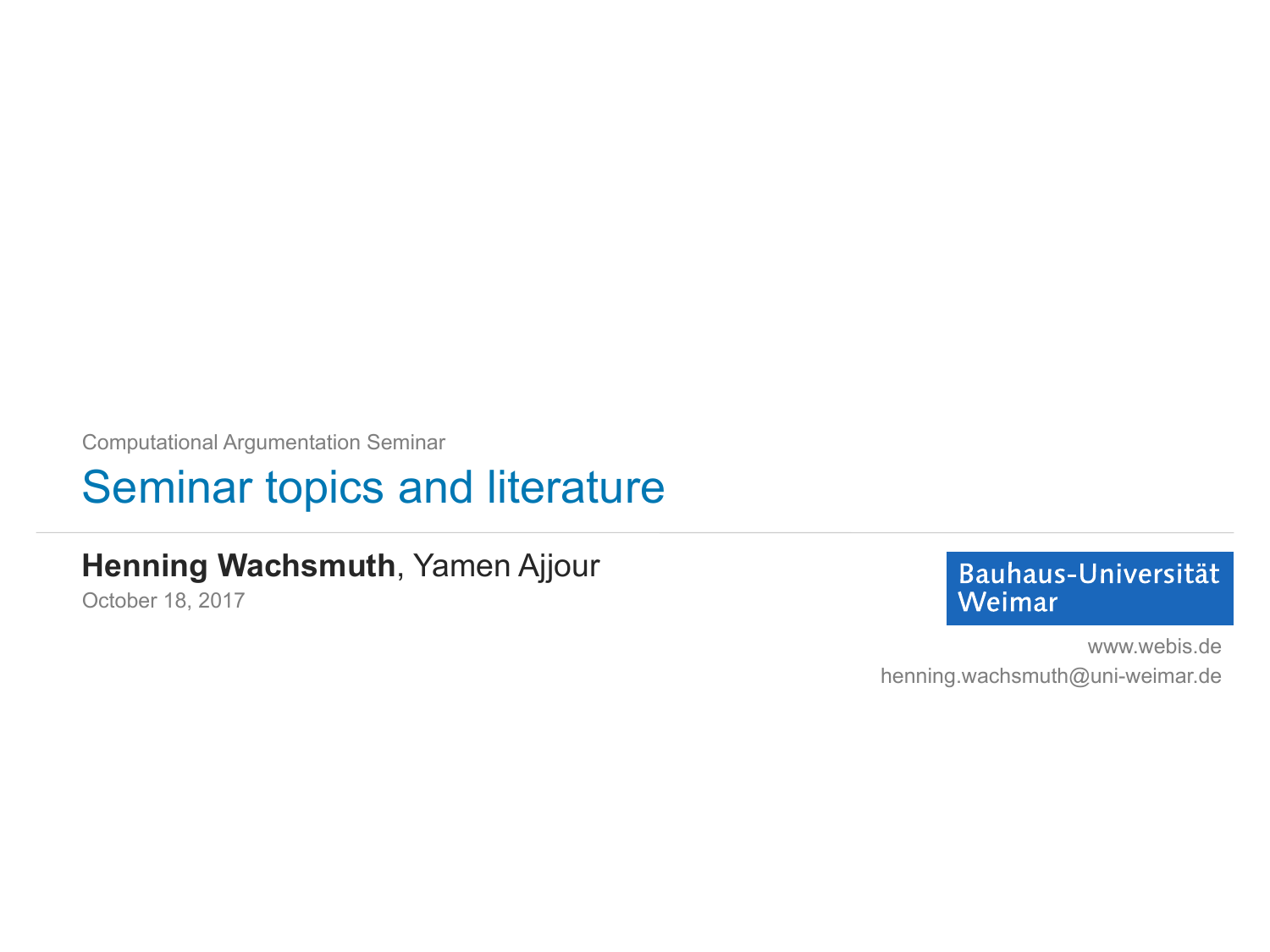# Topics for the seminar talks and articles

# § **Primary topics**

- a. Mining 1: Unit segmentation
- b. Mining 2: Unit type classification
- c. Mining 3: Relation identification
- d. Stance classification
- e. Classification of schemes
- f. Argumentation quality assessment
- g. Argumentation synthesis
- h. Visualization and interaction

# § **Secondary topics**

- i. Argumentative zoning
- j. Framing
- k. Overall argumentation
- l. Argumentation strategies
- m. Debate winner prediction
- n. The role of the participants
- o. Argument search
- p. Argumentative writing support
- q. Discourse and argumentation
- § **Notice** 
	- Each seminar participant will be assigned one of these topics
	- For each topic, the two articles are specified below provide the basis of both talks and the article
	- In addition, at least (!) one further relevant article or similar has to be found and discussed in the long talk and the article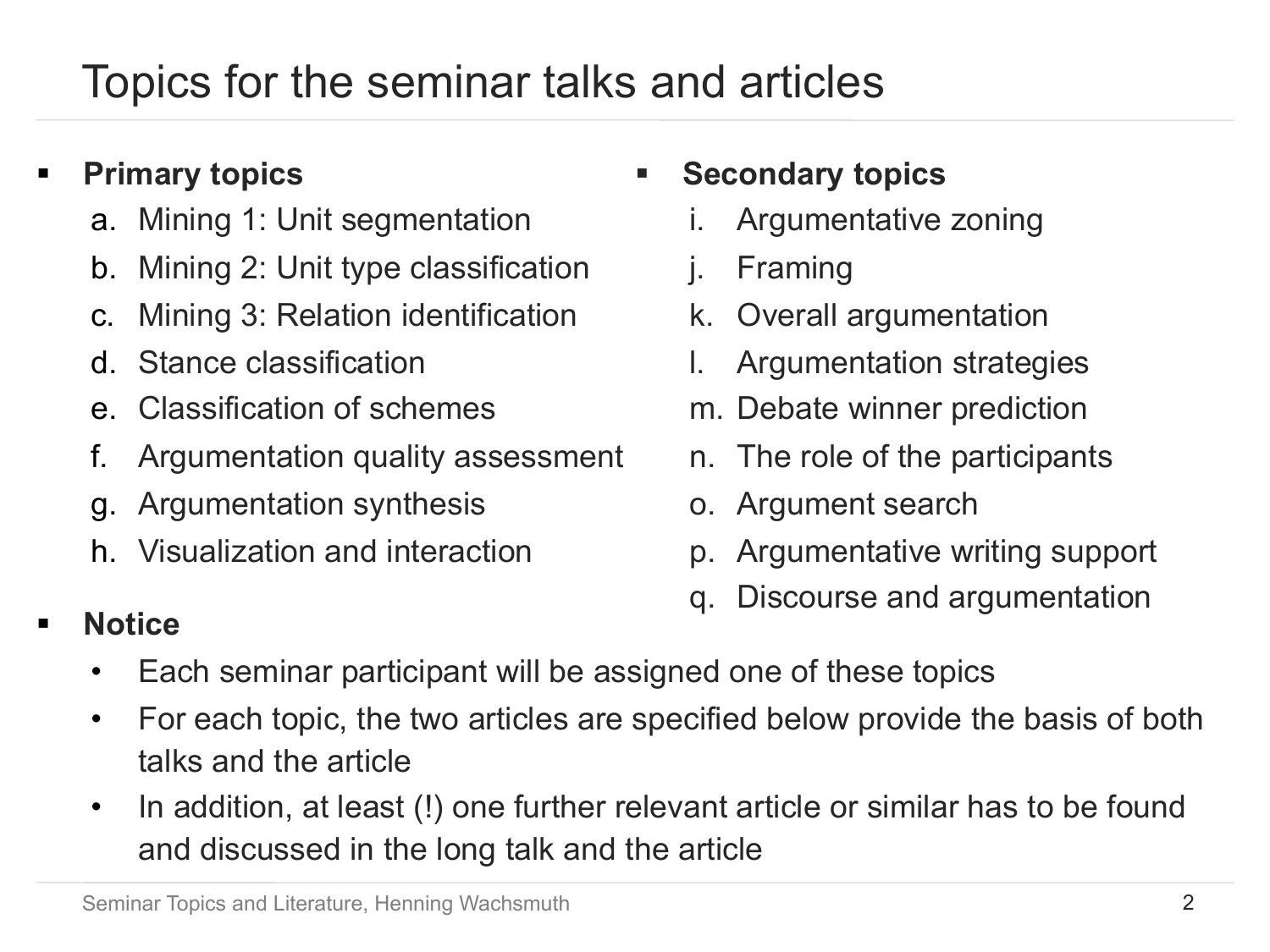# Topic assignment process

- § **Your task** 
	- Read through the topics and literature in this presentation Presentation can be found on seminar web page
	- Choose 3 topics with preferences, at least one primary topic Example topic preferences:  $(1) d$   $(2) j$   $(3) a$
	- Until Sunday, October 22, 23:59 GTM+2: Send e-mail with preferences to us {henning.wachsmuth, yamen.ajjour}@uni-weimar.de, subject: [seminar] Topic preferences
	- Topic assignment will be announced in the next meeting We will try to match your preferefences as far as possible
- § **Important** 
	- Anyone who does not send the e-mail will NOT be graded for this seminar!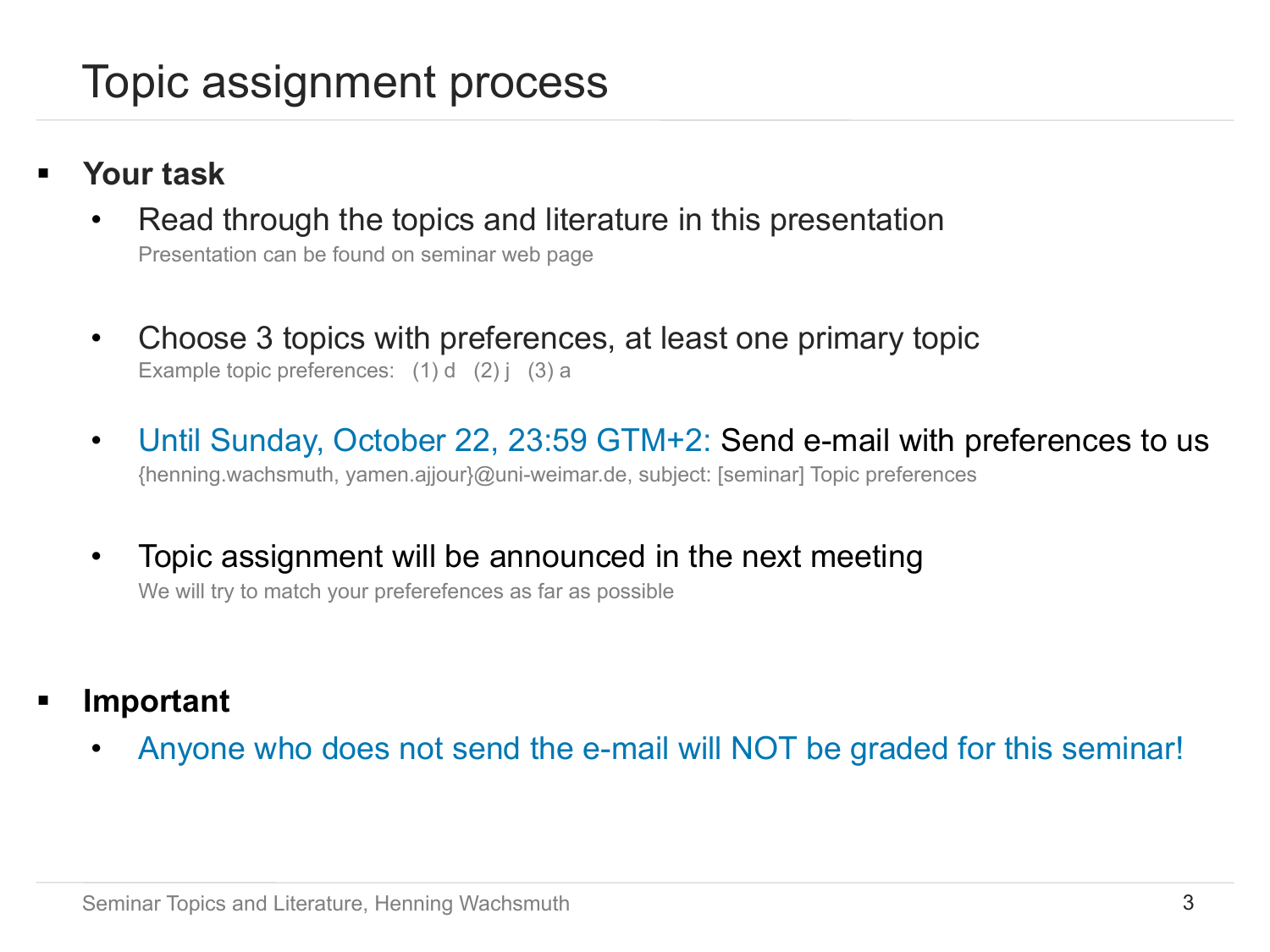# **a. Mining 1: Unit segmentation**

- **Ajjour et al. (2017)**. Yamen Ajjour, Wei-Fan Chen, Johannes Kiesel, Henning Wachsmuth, and Benno Stein. Unit Segmentation of Argumentative Texts. In Proceedings of the Fourth Workshop on Argument Mining, pages 118–128, 2017. http://aclweb.org/anthology/W17-5115
- **Persing and Ng (2016).** Isaac Persing and Vincent Ng. End-to-End Argumentation Mining in Student Essays. In Proceedings of NAACL-HLT 2016, pages 1384–1394, 2016. http://aclweb.org/anthology/N16-1164

# **b. Mining 2: Unit type classification**

- **Stab and Gurevych (2014).** Christian Stab and Iryna Gurevych. Identifying Argumentative Discourse Structures in Persuasive Essays. In Proceedings of the 2014 Conference on Empirical Methods in Natural Language Processing, pages 46–56, 2014. http://aclweb.org/anthology/D14-1006
- **Rinott et al. (2015).** Ruty Rinott, Lena Dankin, Carlos Alzate Perez, M. Mitesh Khapra, Ehud Aharoni, and Noam Slonim. Show Me Your Evidence — An Automatic Method for Context Dependent Evidence Detection. In: Proceedings of the 2015 Conference on Empirical Methods in Natural Language Processing, pages 440–450, 2015. http://aclweb.org/anthology/D15-1050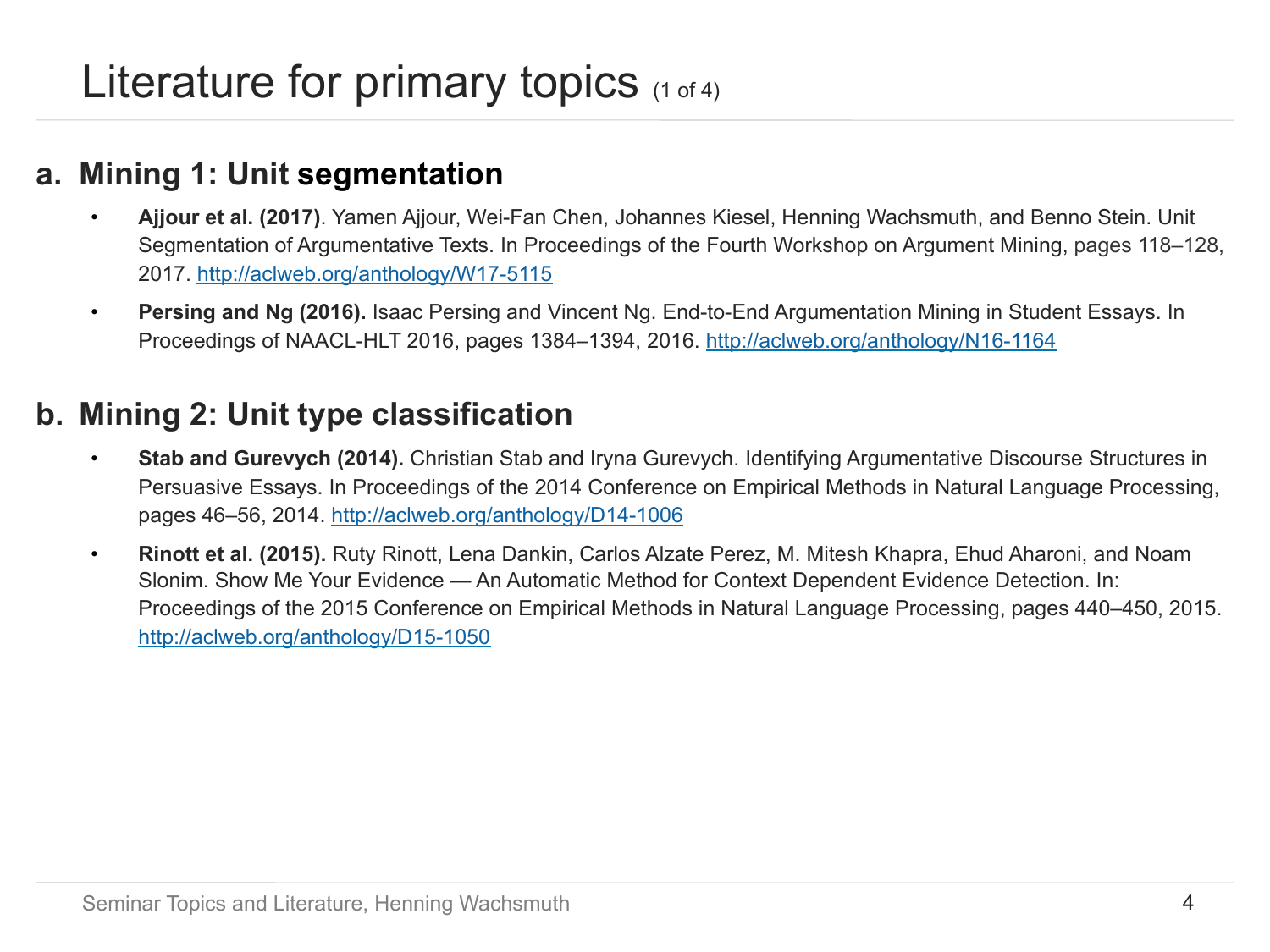### **c. Mining 3: Relation identification**

- **Carstens and Toni (2015).** Lucas Carstens and Francesca Toni. Towards Relation based Argumentation Mining. In Proceedings of the 2nd Workshop on Argumentation Mining, pages 29–34, 2015. http://aclweb.org/anthology/W15-0504
- **Peldszus and Stede (2015).** Andreas Peldszus and Manfred Stede. Joint Prediction in MST-style Discourse Parsing for Argumentation Mining. In Proceedings of the 2015 Conference on Empirical Methods in Natural Language Processing, pages 938–948, 2015. http://aclweb.org/anthology/D15-1110

### **d. Stance classification**

- **Bar-Haim et al. (2017).** Roy Bar-Haim, Indrajit Bhattacharya, Francesco Dinuzzo, Amrita Saha, and Noam Slonim. Stance Classification of Context-Dependent Claims. In Proceedings of the 15th Conference of the European Chapter of the Association for Computational Linguistics: Volume 1, Long Papers, pages 251–261, 2017. http://aclweb.org/anthology/E17-1024
- **Hasan and Ng (2013).** Kazi Saidul Hasan and Vincent Ng. Stance Classification of Ideological Debates: Data, Models, Features, and Constraints. In Proceedings of the Sixth International Joint Conference on Natural Language Processing, pages 1348--1356, 2013. http://aclweb.org/anthology/I13-1191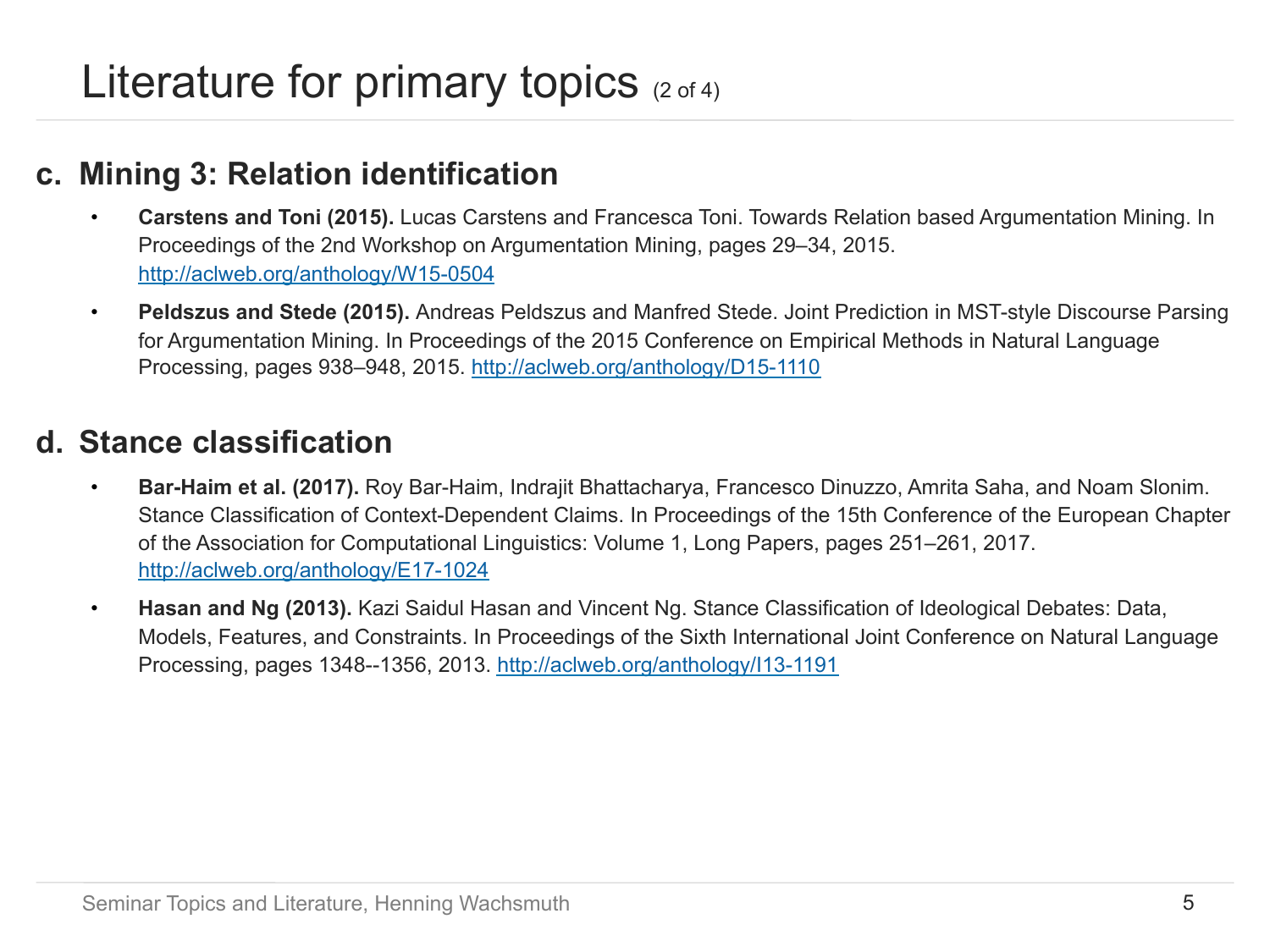### **e. Classification of schemes**

- **Feng and Hirst (2011).** Vanessa Wei Feng and Graeme Hirst. Classifying Arguments by Scheme. In Proceedings of the 49th Annual Meeting of the Association for Computational Linguistics, pages 987–996, 2011. http://aclweb.org/anthology/P11-1099
- **Lawrence and Reed (2016).** John Lawrence and Chris Reed. Argument Mining Using Argumentation Scheme Structures. In Proceedings of the Sixth International Conference on Computational Models of Argument, pages 379– 390, 2016. http://discovery.dundee.ac.uk/portal/files/12346360/FAIA287\_0379.pdf

#### **f. Argumentation quality assessment**

- **Habernal and Gurevych (2016).** Ivan Habernal and Iryna Gurevych. 2016. Which Argument is More Convincing? Analyzing and Predicting Convincingness of Web Arguments using Bidirectional LSTM. In Proceedings of the 54th Annual Meeting of the Association for Computational Linguistics (Volume 1: Long Papers), pages 1589–1599. http://aclweb.org/anthology/P16-1150
- **Wachsmuth et al. (2017b).** Henning Wachsmuth, Nona Naderi, Yufang Hou, Yonatan Bilu, Vinodkumar Prabhakaran, Tim Alberdingk Thijm, Graeme Hirst, and Benno Stein. Computational Argumentation Quality Assessment in Natural Language. In Proceedings of the 15th Conference of the European Chapter of the Association for Computational Linguistics, pages 176–187, 2017. http://aclweb.org/anthology/E17-1017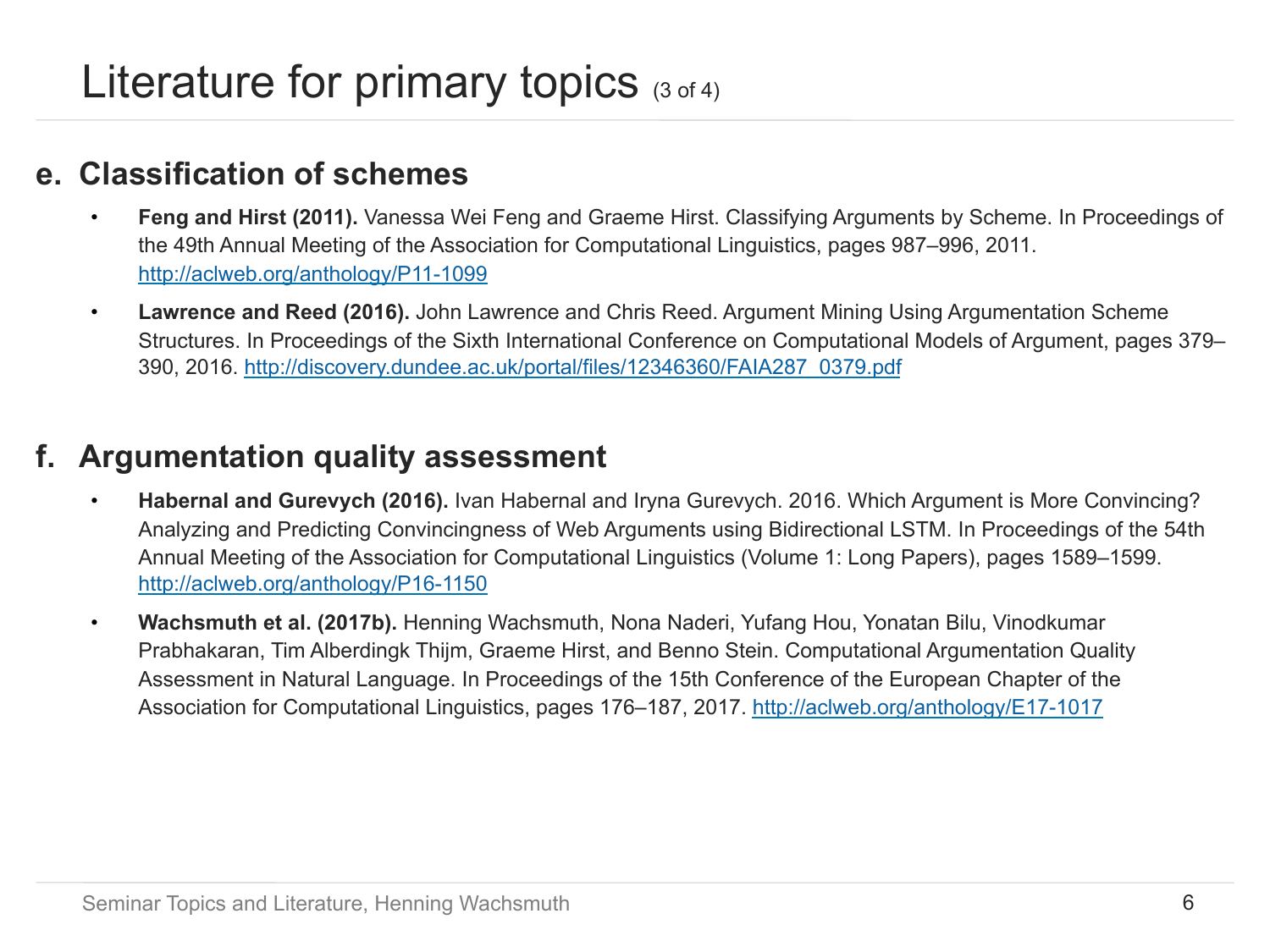## **g. Argumentation synthesis**

- **Reisert et al. (2015).** Paul Reisert, Naoya Inoue, Naoaki Okazaki, Kentaro Inui. A Computational Approach for Generating Toulmin Model Argumentation. In Proceedings of the 2nd Workshop on Argumentation Mining, pages 45– 55, 2015. http://aclweb.org/anthology/W15-0507
- **Bilu and Slonim (2016).** Yonatan Bilu and Noam Slonim. Claim Synthesis via Predicate Recycling. In Proceedings of the 54th Annual Meeting of the Association for Computational Linguistics, pages 525–530, 2016. http://aclweb.org/anthology/P16-2085

#### **h. Visualization and interaction**

- **Reed et al. (2017).** Chris Reed, Katarzyna Budzynska, Rory Duthie, and Mathilde Janier, and Barbara Konat, and John Lawrence, and Alison Pease, and Mark Snaith. The Argument Web: an Online Ecosystem of Tools, Systems and Services for Argumentation. In Philosophy & Technology 30(2):137–160, 2017. https://link.springer.com/content/pdf/10.1007%2Fs13347-017-0260-8.pdf
- **El-Assady et al. (2017).** Mennatallah El-Assady, Annette Hautli-Janisz, Valentin Gold, Miriam Butt, Katharina Holzinger, and Daniel Keim. Interactive Visual Analysis of Transcribed Multi-Party Discourse. In Proceedings of the 55th Annual Meeting of the Association for Computational Linguistics-System Demonstrations, pages 49–54, 2017. http://aclweb.org/anthology/P17-4009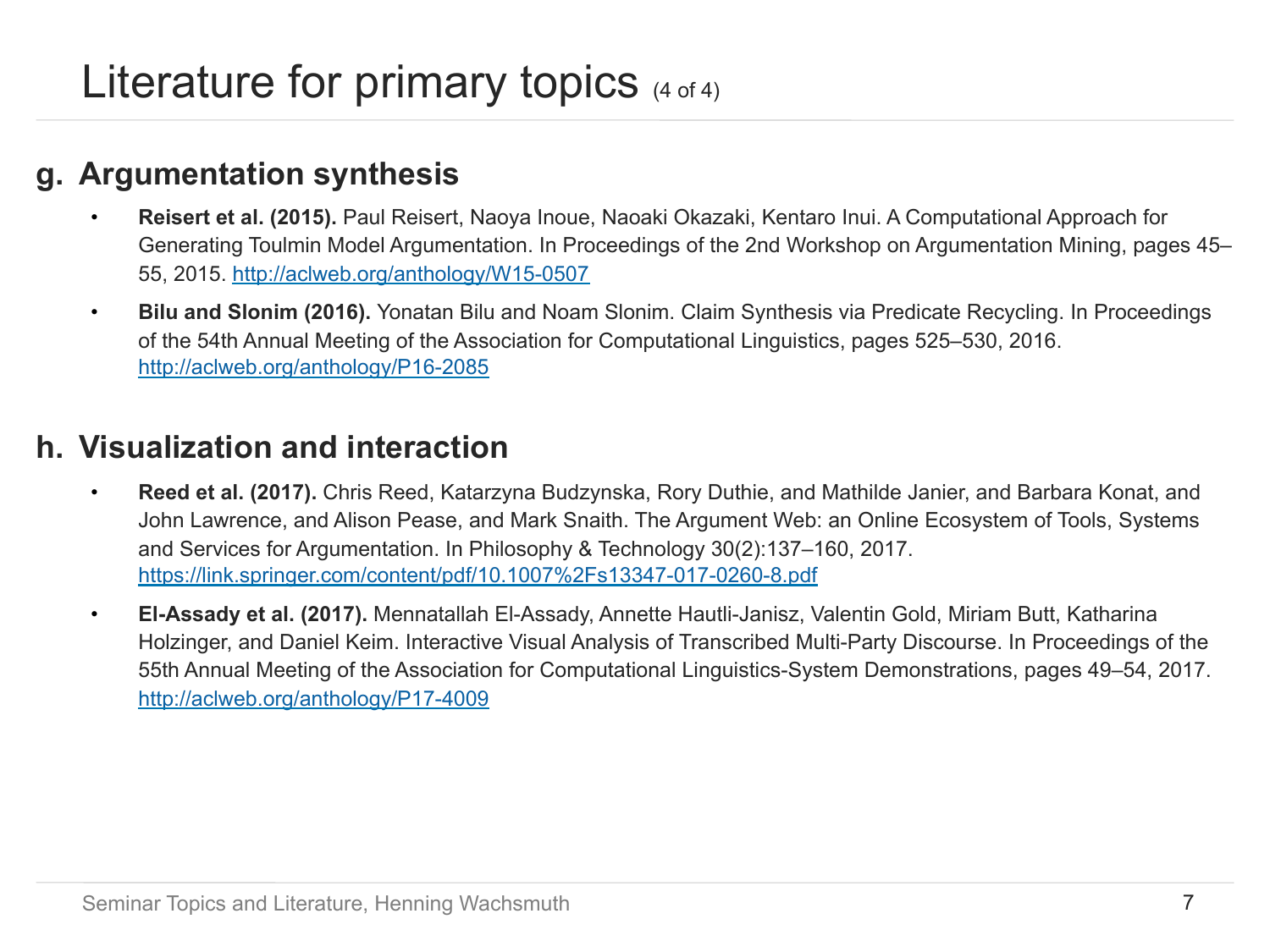# **i. Argumentative zoning**

- **Teufel and Kan (2009).** Simone Teufel and Min-Yen Kan. Robust Argumentative Zoning for Sensemaking in Scholarly Documents. In Proceedings of the 2009 International Conference on Advanced Language Technologies for Digital Libraries, pages 154–170, 2009. https://pdfs.semanticscholar.org/5957/991ed4eb4fb097e9cde5e3a4c34840c6e36e.pdf
- § **Teufel (2014).** Simone Teufel. Scientific Argumentation Detection as Limited-domain Intention Recognition. In Proceedings of the Workshop on Frontiers and Connections between Argumentation Theory and Natural Language Processing, 2014. http://ceur-ws.org/Vol-1341/paper14.pdf

# **j. Framing**

- **Naderi and Hirst (2015).** Nona Naderi and Graeme Hirst. 2015. Argumentation Mining in Parliamentary Discourse. In Principles and Practice of Multi-Agent Systems – International Workshops: IWEC 2014, CMNA XV and IWEC 2015, Revised Selected Papers, pages 16–25, 2015. ftp://ftp.db.toronto.edu/public\_html/cs/ftp/pub/gh/Naderi+Hirst-CMNA-2015.pdf
- **Menini et al. (2017).** Stefano Menini, Federico Nanni, Simone Paolo Ponzetto, and Sara Tonelli. Topic-Based Agreement and Disagreement in US Electoral Manifestos. In Proceedings of the 2017 Conference on Empirical Methods in Natural Language Processing, pages 2928–2934, 2017. http://aclweb.org/anthology/D17-1317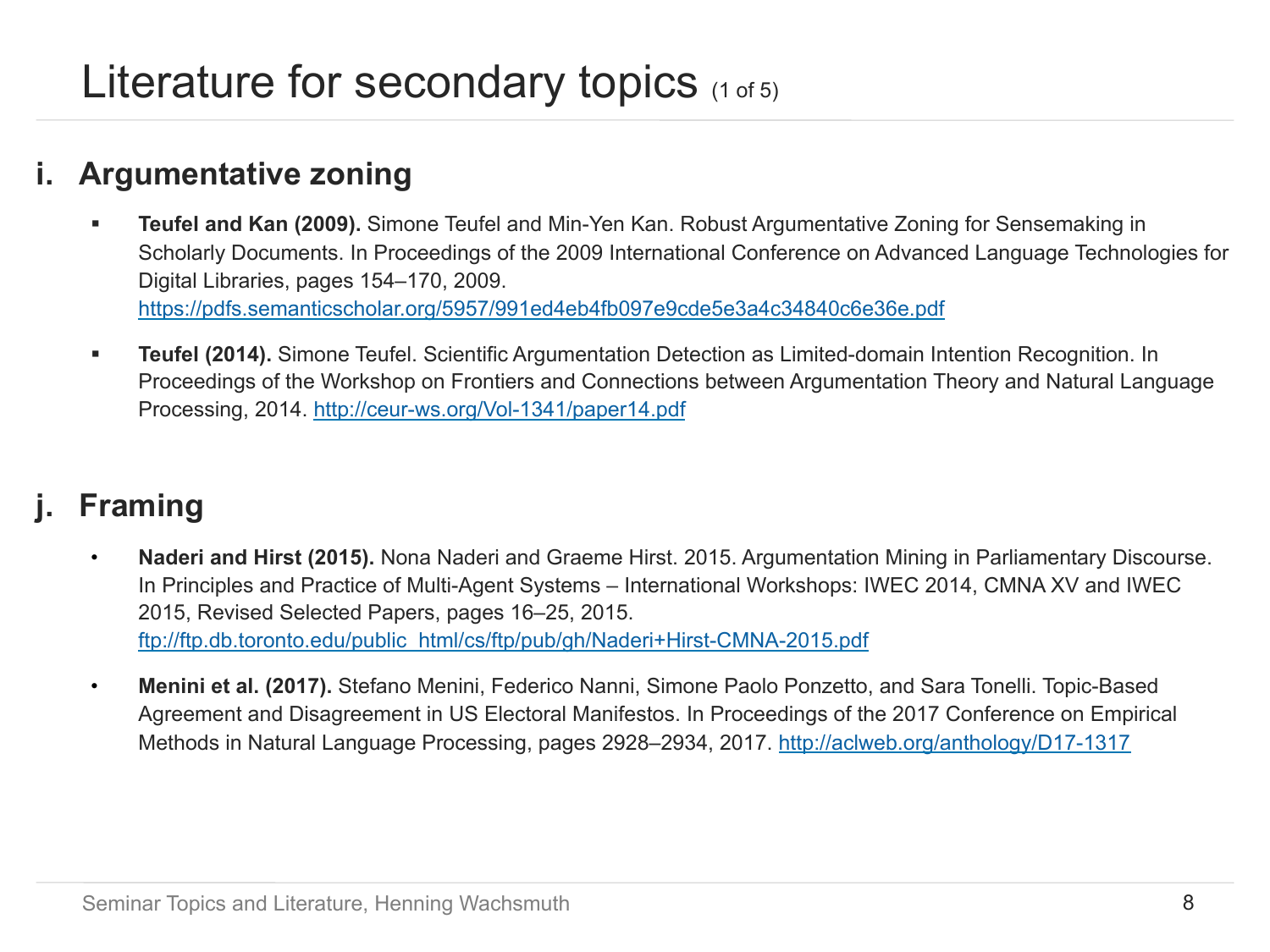# **k. Overall argumentation**

- § **Wachsmuth et al. (2017c).** Henning Wachsmuth and Benno Stein. A Universal Model of Discourse-Level Argumentation Analysis. Special Section of the ACM Transactions on Internet Technology: Argumentation in Social Media, 17(3):28:1–28:24, 2017. https://dl.acm.org/citation.cfm?doid=2957757
- **Wachsmuth et al. (2017f).** Henning Wachsmuth, Giovanni Da San Martino, Dora Kiesel, and Benno Stein. The Impact of Modeling Overall Argumentation with Tree Kernels. In Proceedings of the 2017 Conference on Empirical Methods in Natural Language Processing, pages 2369–2379, 2017. http://aclweb.org/anthology/D17-1252

#### **l. Argumentation strategies**

- § **Al-Khatib et al. (2017).** Khalid Al-Khatib, Henning Wachsmuth, Matthias Hagen, and Benno Stein. Patterns of Argumentation Strategies across Topics. In Proceedings of the 2017 Conference on Empirical Methods in Natural Language Processing, pages 1362–1368, 2017. http://aclweb.org/anthology/D17-1142
- **Hidey et al. (2017).** Christopher Hidey, Elena Musi, Alyssa Hwang, Smaranda Muresan, Kathleen McKeown. Analyzing the Semantic Types of Claims and Premises in an Online Persuasive Forum. In: Proceedings of the 4th Workshop on Argument Mining, pages 11–21, 2017. http://aclweb.org/anthology/W17-5102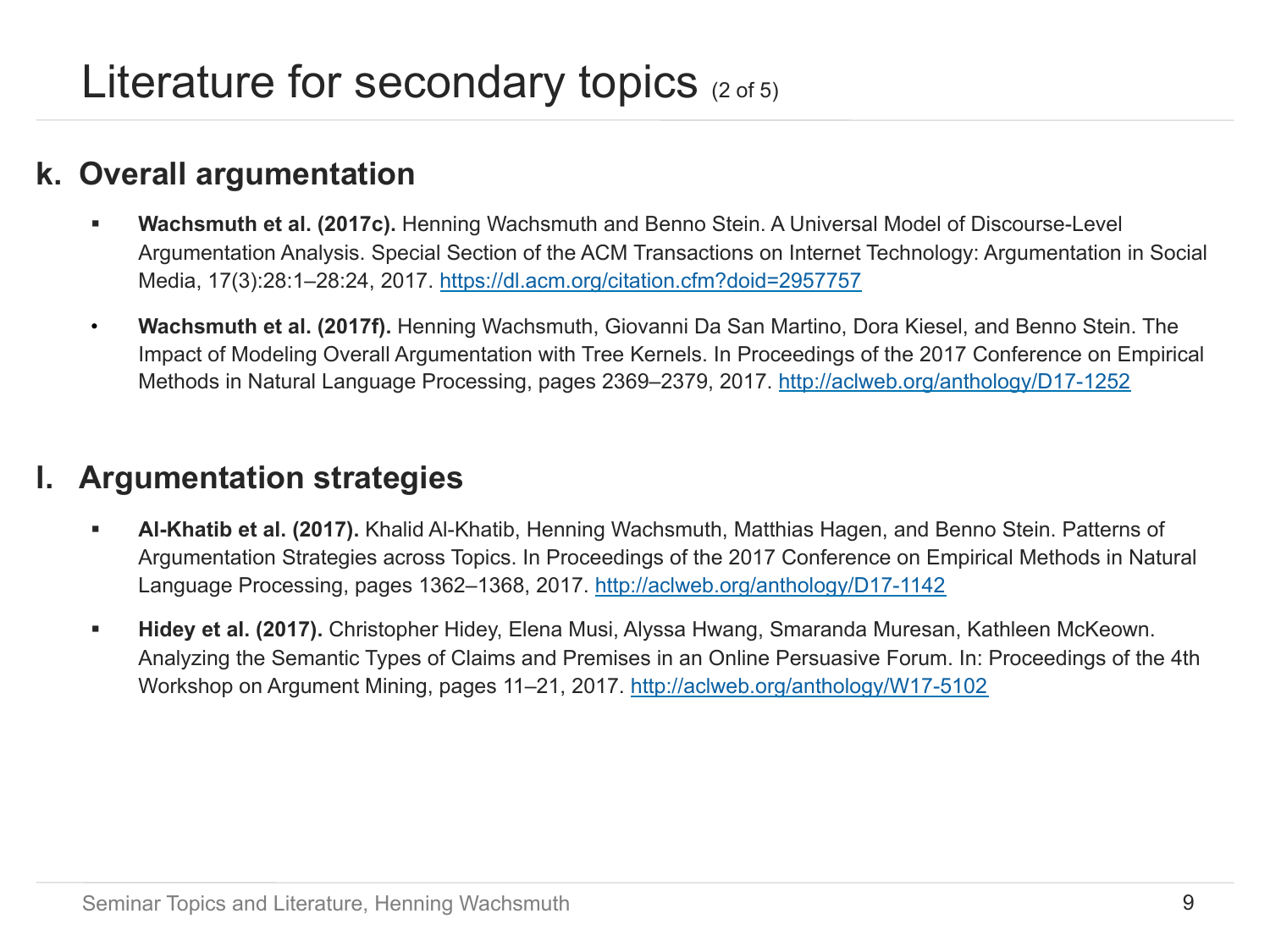#### **m. Debate winner prediction**

- **Tan et al. (2016).** Chenhao Tan, Vlad Niculae, Cristian Danescu-Niculescu-Mizil, and Lillian Lee. Winning Arguments: Interaction Dynamics and Persuasion Strategies in Good-faith Online Discussions. In Proceedings of the 25th International Conference on World Wide Web, pages 613–624, 2016. https://dl.acm.org/citation.cfm?id=2883081
- **Wang et al. (2017).** Lu Wang, Nick Beauchamp, Sarah Shugars and Kechen Qin. Winning on the Merits: The Joint Effects of Content and Style on Debate Outcomes. Transactions of the Association for Computational Linguistics, vol. 5, pages 219–232, 2017. http://aclweb.org/anthology/Q17-1016

#### **n. The role of the participants**

- **Duthie et al. (2016).** Rory Duthie, Katarzyna Budzynska, and Chris Reed. Mining Ethos in Political Debate. In Proceedings of the Sixth International Conference on Computational Models of Argument, pages 299–310, 2016. http://discovery.dundee.ac.uk/portal/files/12346427/FAIA287\_0299.pdf
- § **Lukin et al. (2017).** Stephanie Lukin, Pranav Anand, Marilyn Walker and Steve Whittaker. Argument Strength is in the Eye of the Beholder: Audience Effects in Persuasion. In Proceedings of the 15th Conference of the European Chapter of the Association for Computational Linguistics: Volume 1, Long Papers, pages 741–752, 2017. http://aclweb.org/anthology/E17-1070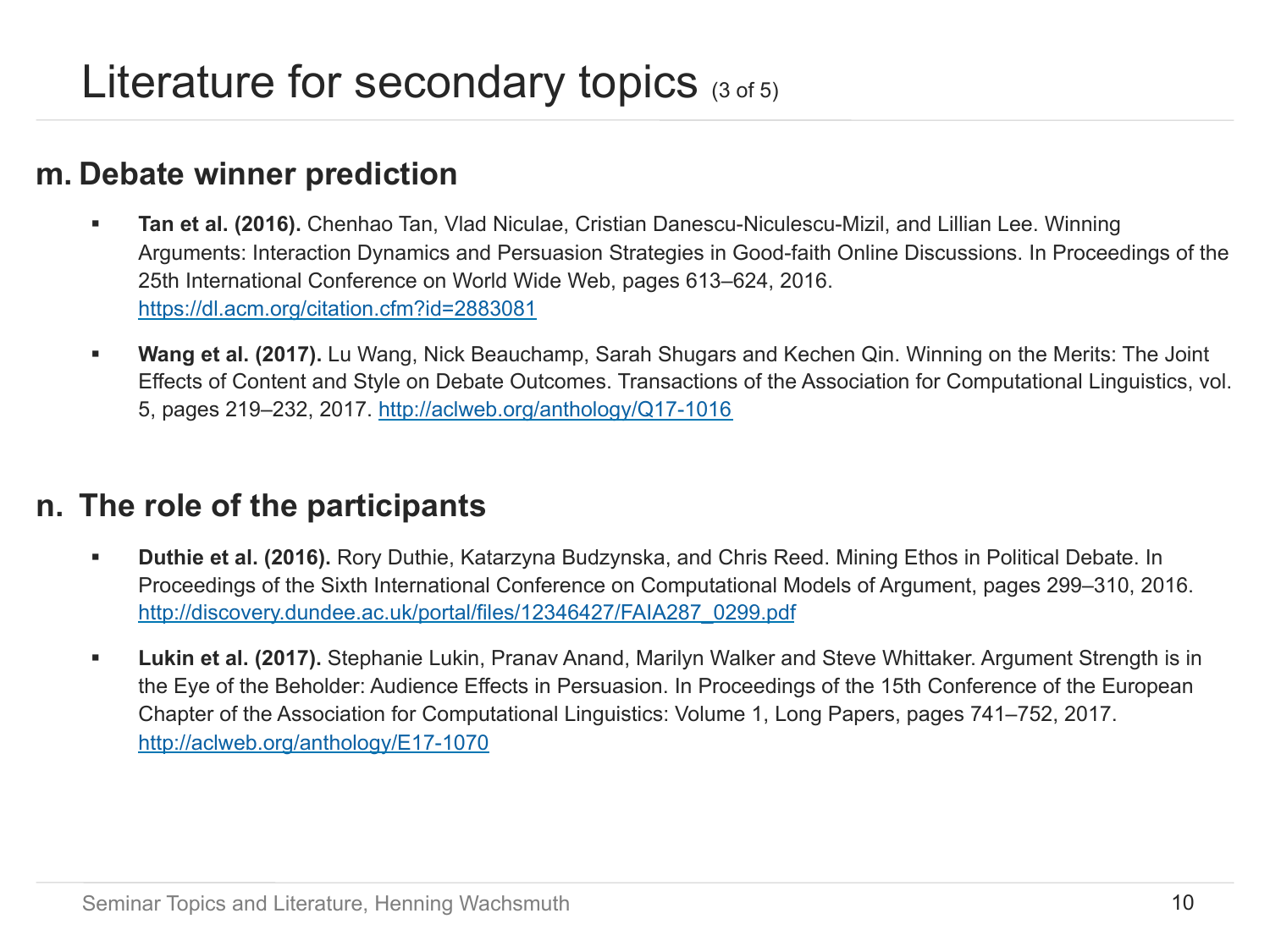#### **o. Argument search**

- **Roitman et al. (2016).** Haggai Roitman, Shay Hummel, Ella Rabinovich, Benjamin Sznajder, Noam Slonim, and Ehud Aharoni. On the Retrieval of Wikipedia Articles Containing Claims on Controversial Topics. In Proceedings of the 25th International Conference Companion on World Wide Web, pages 991–996, 2016. https://dl.acm.org/citation.cfm?id=2872518.2891115
- **Wachsmuth et al. (2017).** Henning Wachsmuth, Martin Potthast, Khalid Al-Khatib, Yamen Ajjour, Jana Puschmann, Jiani Qu, Jonas Dorsch, Viorel Morari, Janek Bevendorff, and Benno Stein. Building an Argument Search Engine for the Web. In Proceedings of the Fourth Workshop on Argument Mining, pages 49–59, 2017. http://aclweb.org/anthology/W17-5106

## **p. Argumentative writing support**

- **Wachsmuth et al. (2016).** Henning Wachsmuth, Khalid Al-Khatib, and Benno Stein. Using Argument Mining to Assess the Argumentation Quality of Essays. In: Proceedings of the 26th International Conference on Computational Linguistics, pages 1680–1692, 2016. http://aclweb.org/anthology/C16-1158
- **Stab (2017).** Christian Stab. Argumentative Writing Support by means of Natural Language Processing, Appendix A. PhD thesis, TU Darmstadt, 2017. http://tuprints.ulb.tu-darmstadt.de/6006/1/PhD-Thesis-ChristianStab.pdf